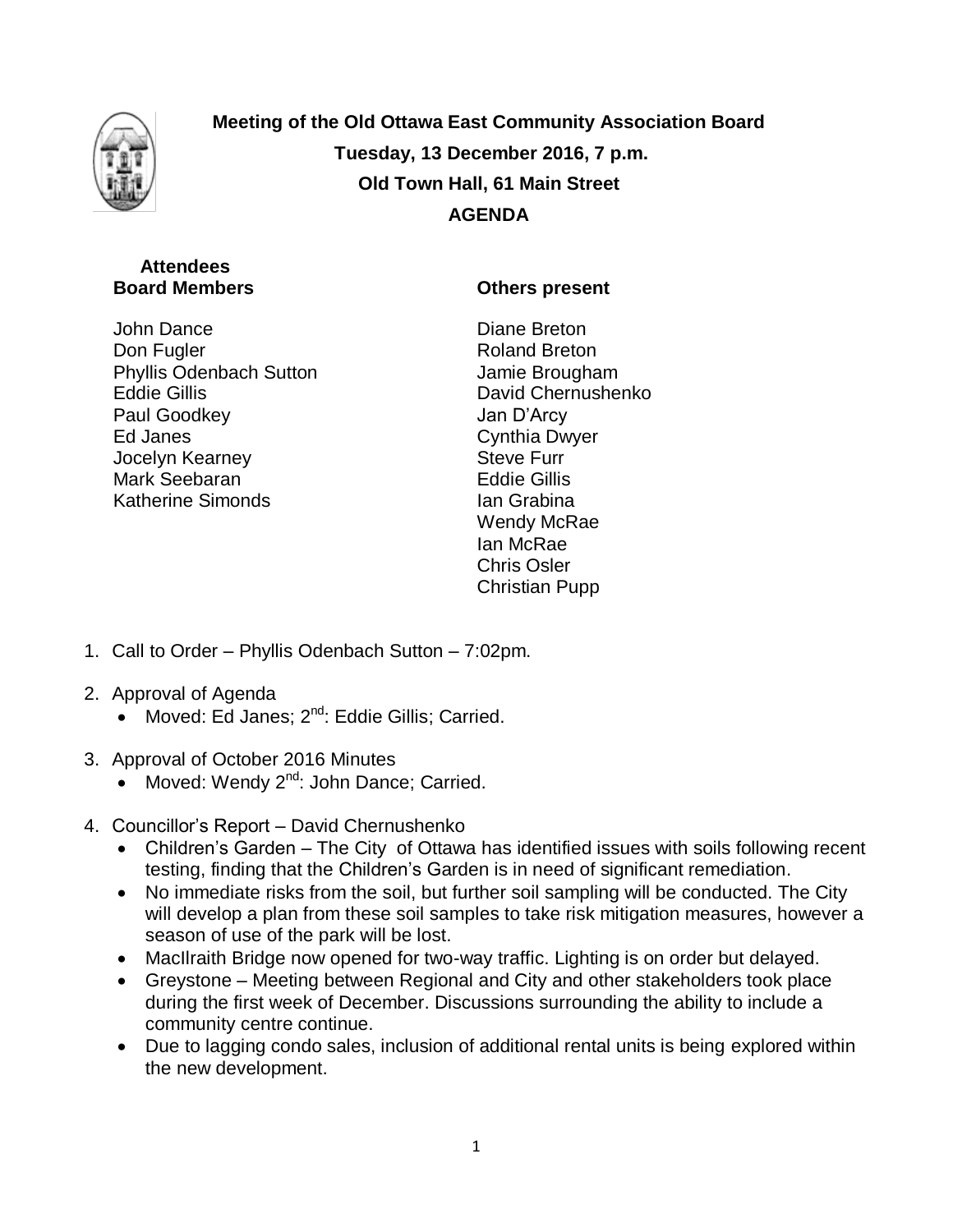- Oblates turn (aka the turning lanes on Main St. leading to last-minute merging near Oblates and St. Paul's) will require a redesign. Current plan involves shaving off some of the right-hand lane. Solution being sought.
- 7 or 8 members of City Council will submit a minority report to the ONB.
- Concerns were raised by a meeting attendee about a derelict house located at 21 Bower. Noting that it remains an eyesore, neighbours would like the by-laws to be changed so that the condition of the house can be addressed. Property rights and provincial legislation prevent the City from taking further action at this time.
- 5. Chair's Report Phyllis Odenbach Sutton
	- Report circulated by email. See Appendix 1.
	- Heritage inventory project, putting work in OOE on hold, will finish Lower Town and Sandy Hill list first; expecting to hear from them later in March 2017.
	- Chair of the Planning Committee still vacant.
	- Springhurst Park basketball court resurfacing will seek quotes as soon as snow clears in Spring 2017. CAG has submitted an application.
	- Chris Osler indicated that it looks likely this project will move ahead.
	- John commended SHCC for paying 50% of the costs of the basketball resurfacing.
	- Signage needs replacing at the corner of Mason. Not all signage that was in place prior to construction has been re-installed.
- 6. Treasurer's Report Don Fugler
	- Don reported that there is \$21.5K in the bank for the OOECA.
- 7. Committee Reports
	- Planning Stephen Pope
		- o No report
	- SLOE John Dance
		- o Report attached. See Appendix 2.
	- Transportation Ed Janes
		- o Report attached. See Appendix 3.
	- Federation of Citizens' Associations Eddie Gillis
		- o Report attached. See Appendix 4.
	- City Centre Coalition Kate Martin
		- o No report.
	- Communications Catherine Pacella
		- o No report.
	- Community Safety Mark Seebaran
		- o Report attached. See Appendix 5.
	- Membership Suzanne Johnston
		- o Wendy McRae presented on Suzanne's behalf. Memberships totalled 716 as of 13 December, slightly lower than last years total.
- 8. Community Activities Group
	- No report. Seeking new CAG rep.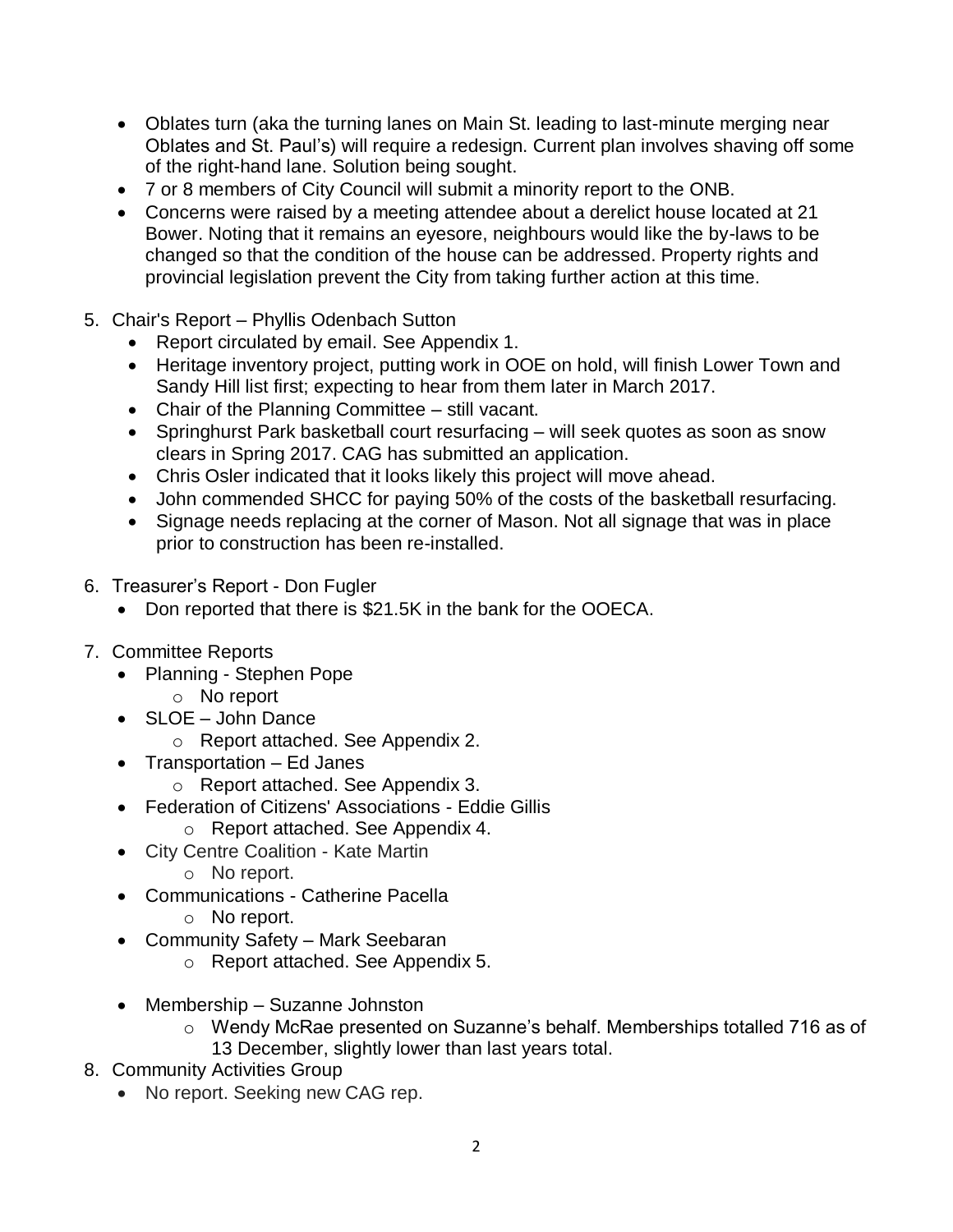- 9. 2016 AGM feedback and honouring contributions by community members Phyllis and John
	- Overall positive feedback for location and structure.
	- Question and Answer portion may be amended depending on elected officials able to participate.
	- There was discussion around the benefits of having a Town Hall meeting of officials outside the AGM.
	- John suggested that the AGM would be an appropriate venue to pay tribute to outstanding contributions made by community members or community initiatives, such as those working on Main St. Renewal, etc.
- 10."Approve the dock" letter John Dance
	- Proposed motion: that the proposed letter pertaining to the new Rideau Canal paddling docks be approved and sent to Catherine McKenna, M.P.
	- Moved: John Dance;  $2^{nd}$ : Dan Fugler; Carried.
- 11.Recommendations pertaining to the urban forest management plan John Dance
	- Proposed motion: that the OOECA Board endorse the Urban Core Community Associations input to the draft Urban Forest Management Plan.
	- Moved: Ed Janes: 2<sup>nd</sup>: Mark Seebaran: Carried.
- 12.Circumnavigation of Rideau Island sesquicentennial plan John Dance
	- Proposed motion: that the preliminary plan for the Circumnavigation of Rideau Island Sesquicentennial Project be approved with the proviso that John Dance report back on progress in three months, with monthly updates after.
	- Moved: Eddie Gillis; 2<sup>nd</sup>: Don Fugler: Carried.
- 13.New Business
	- Main St. Farmer's Market Jamie
	- Main St. Farmer's Market Board met on December  $12<sup>th</sup>$ . Looking for volunteers for the upcoming season. A meeting will be held in January to discuss financial aspects.
- 14.Adjournment Date of Next Meeting: Tuesday, 9 January 2016
	- Motion to Adjourn Moved: Don Fugler;  $2^{nd}$ : Jocelyn Kearney; Carried.
- 15. Date of Next Meeting Tuesday 10 January 2017.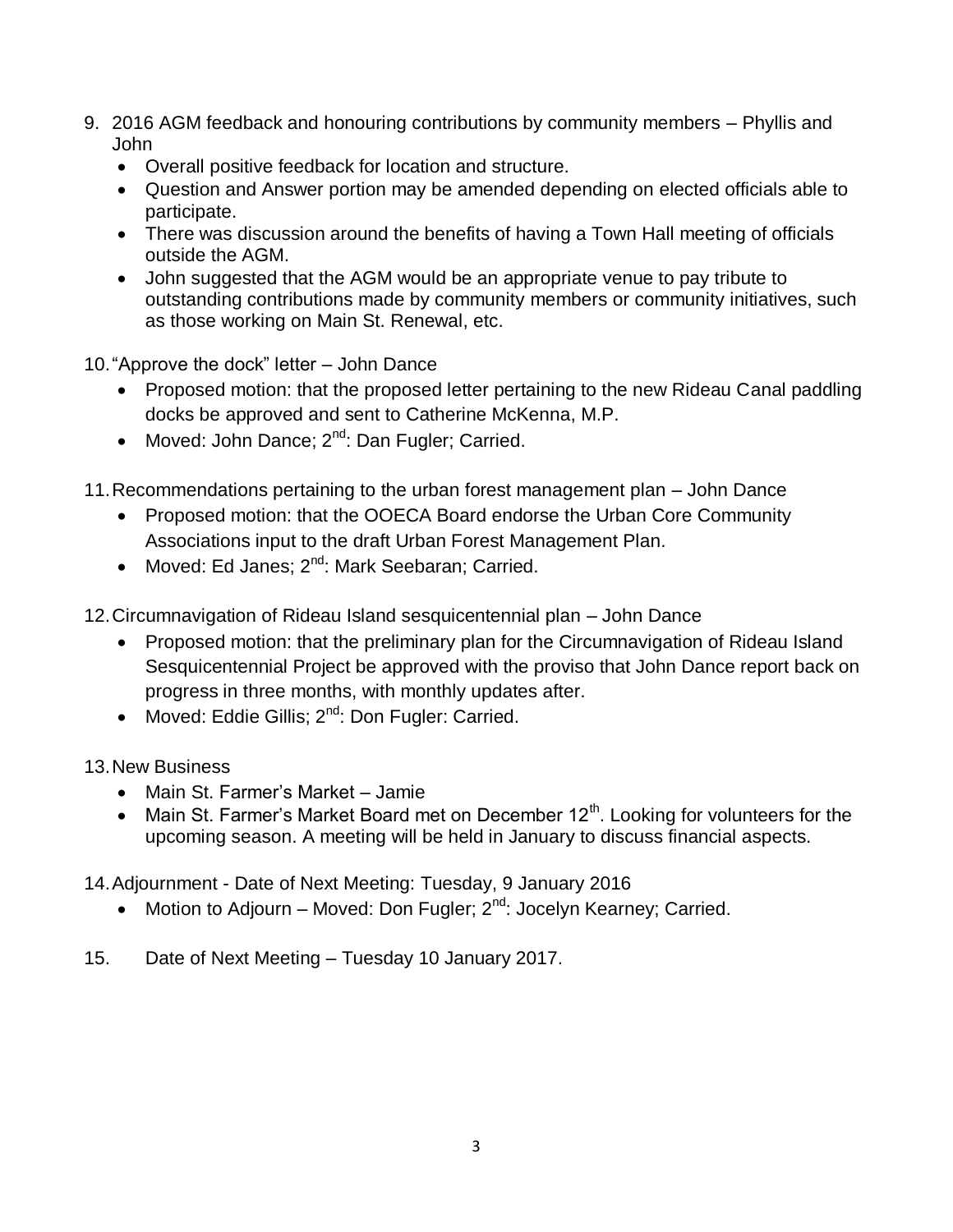#### Appendix 1

Chair's report December 13 Board meeting

#### **Main Street**

- exciting news over the last several weeks as Main Street reopened in both directions on November 30

- the McIlraith Bridge restoration is also nearing completion with the bridge to be fully reopened this month

- see latest e-update from CAG, including a link to John's blog article and pictures <http://ottawaeastcag.ca/mainstreet>

- for more information also see the city's Newsletters 32-36 available on our OOECA website: <http://www.ottawaeast.ca/mainstreet> - note that there will not be any more newsletters over the winter

- one concern that has been expressed to the Councillor's office and the CA by some residents is about the potential for cut-through traffic as a result of the left turn arrows on Main at Bower (north bound)

- we have had some further clarification from the city that the no left turn during rush hour will still be in place, so the arrow signal will be off at that time

- I expect the Councillor or our Transportation chair, Ed Janes, may want to add some additional information on this issue at our Board meeting on Tuesday

## **AGM**

**-** our meeting was well attended again this year; I have heard positive things about the structure of the meeting and the venue

- we will be asking for your feedback about this year's event at our December Board meeting

**-** in particular, we would appreciate getting feedback on whether we should be changing the format we have used the last serval years, e.g., whether to include a separate Q&A specifically for our political representatives

- thank you to all volunteers who helped with the set-up and clean-up and a particular thank you to John for preparing the November 15 CAG e-update summary on the AGM <http://ottawaeastcag.ca/AGM> as well as getting the liquor license & buying the wine

#### **Rideau Canal Crossing Public Advisory Committee (PAC)**

- John has been actively representing us on this committee

- he distributed a number of documents related to this project to OOECA Board members on December 7, including the November 2 Meeting Report (prepared by MMM Group) and his own summary of some of the key points from OOE's perspective

- note that John's summary also includes information on the meeting of November 21 when John & I met with city engineers to discuss possible ways to improve the "transparency" of the east side

- two additional meetings are planned for Dec 14 and at a date yet to be determined in January

#### **Elgin / Hawthorne functional redesign**

- on Oct 3, I attended the 2nd working group meeting for this project (on behalf of Ed)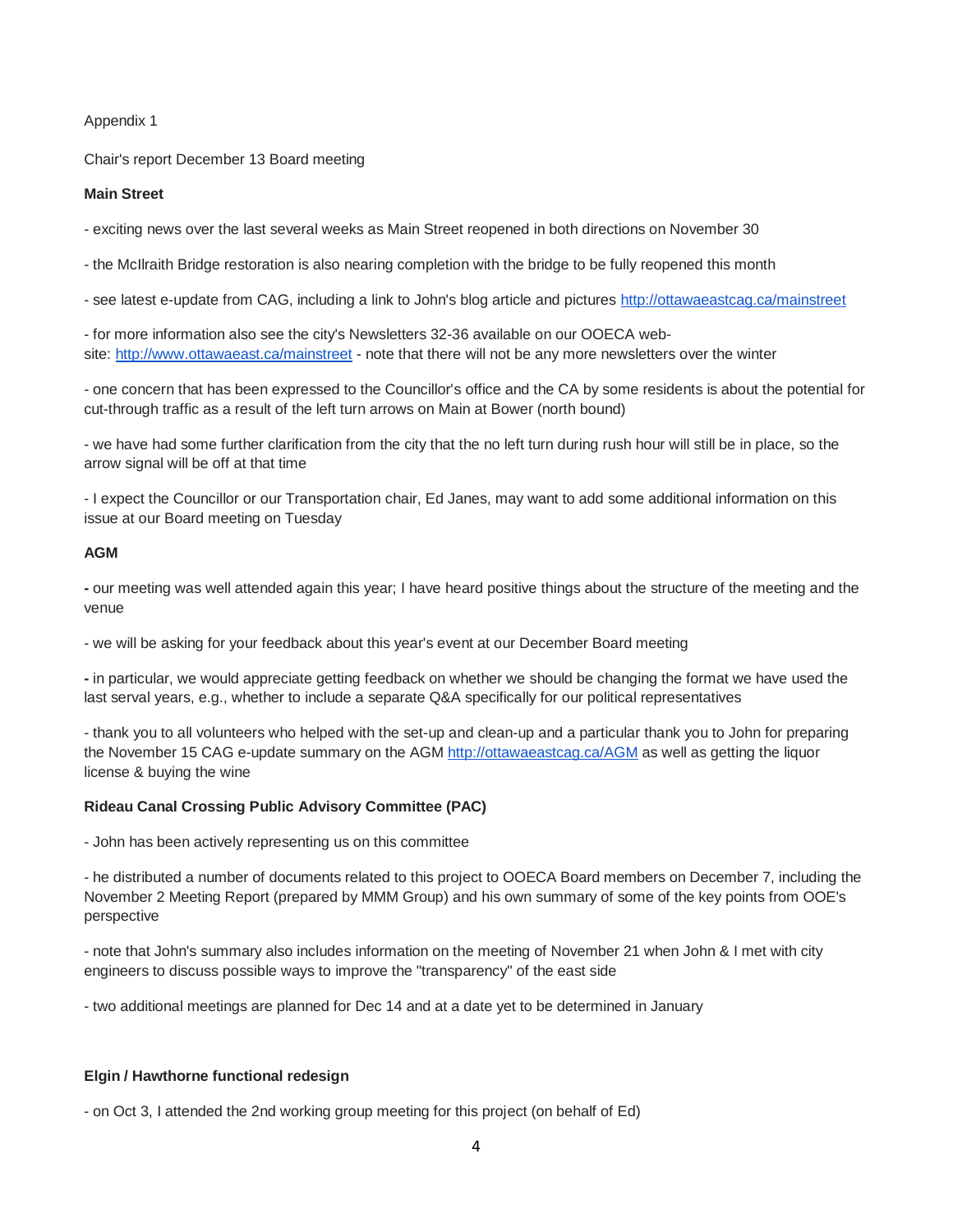- the study area for this project is Elgin from Laurier south & all of Hawthorne Ave

- not surprisingly, the key issues raised at the meeting were on-street parking, bike lanes, and wider sidewalks

- the big challenge is that there is only an 18.2m wide corridor on Elgin & Hawthorne (vs 25m on Main St, according to the city) so it is impossible to meet all of the desires of businesses and the community

- biking: note that there are no plans for bike lanes on Elgin as it is viewed as a local route from a cycling perspective (vs O'Connor which is a spine route); there is a plan for a bike lane on the north side of Hawthorne (going west); Graham is viewed as the east bound cycle connection

- parking: on Elgin, current parking spaces of 122 spots are expected to decline to 70-90 spaces (no peak period restrictions but pay and display parking during the day); on Hawthorne, the current 28 spaces are planned to drop to 14 spots (all north side parking will be removed)

- sidewalks: the city indicated that a 3m sidewalk should be the minimum width for the downtown area (current parts of Elgin are less than this); the current plan is for sidewalks on Elgin to widen out to between 3.0 & 7.5m

- there was considerable discussion during the Q&A segment on such topics as the type of cross-walks planned (no decisions yet but raised or concrete as on Main St are being considered); the need for safe cycling links in the Pretoria bridge area; the need for measures to manage vehicle speed; & the impact on commercial businesses of the loss in parking spots on Elgin

- one of the biggest concerns for businesses is the construction impact, I.e., the potential for 24-36 months of construction was seen as really difficult for the businesses on the streets + the residents that live there

- Councillor Catherine McKenney committed to having a construction schedule discussion at the next workshop, planned for early January (although city staff noted the difficulty of doing this at the current stage of planning)

- this project is still in the early days of development; 2 detailed public consultation events are to be planned for 2018-19

#### **Urban Forest Management Plan**

**-** the Board will be asked at the December meeting to endorse the recommendations pertaining to the urban forest management plan (see John's Dec 7 e-mail)

#### **Heritage Inventory Project**

- on November 23 Laurie Smith (a heritage expert and member of our community) and I met with City staff (Ashley Kotarba & David Maloney) to discuss this city initiative (see below for the City's description of the project):

# **"**The project will create an online map-based inventory of Ottawa's heritage structures available to all.

The project will be completed by:

• Analyzing architectural style, construction materials, and integrity of buildings in neighbourhoods throughout the City;

- Undertaking archival research, photo documentation, and oral history interviews;
- Consulting with community associations, councillors, historians and residents;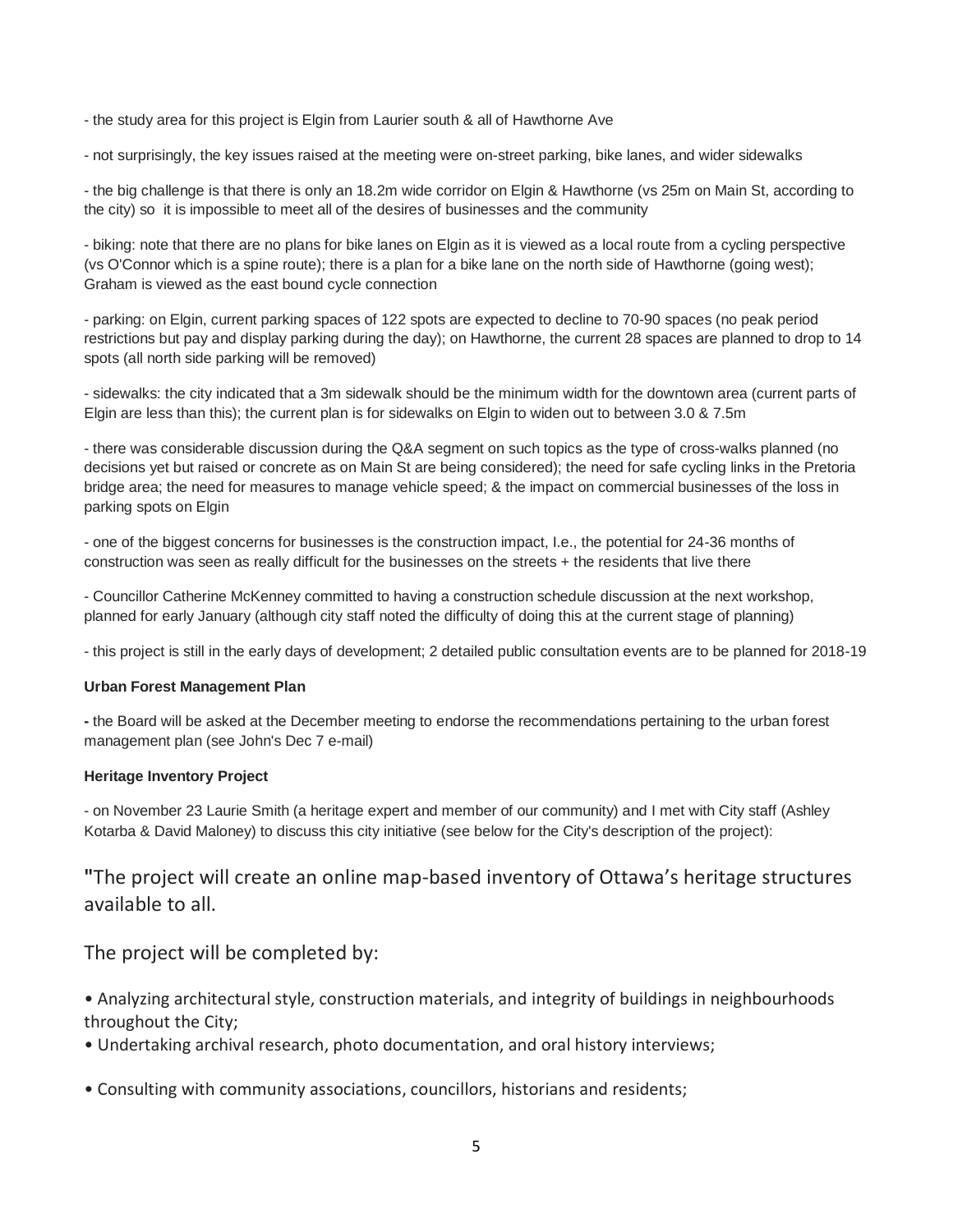• Using GIS technology to locate and identify buildings of cultural heritage value in all communities of the City, and assessing their contribution to historic fabric of neighbourhood."

**-** next steps: a neighbourhood heritage statement will be completed by city staff, which will include a description of the neighbourhood, heritage values and heritage attributes (we have requested an opportunity for the OOECA Board to review the statement); there will then be a meeting with all owners of "contributing" property (I.e., houses that would form part of the register); and there will then be a meeting with the Community Association

## **Canal docks**

- John collected feedback from the community on the paddling dock at Clegg in the Canal; respondents were unanimous in their support of a dock at this location

- the Board has been asked to review the letter drafted by John to our MP Catherine McKenna which both provides her with feedback from the community on people's experience with the dock this year and encourages the reinstallation (with possible slight modifications to allow for easier kayak access and cleaning) next year; the letter also encourages Parks Canada to consider some additional access spots for canoes and kayaks to allow more opportunities for canal use

## **Lansdowne Community Working Group**

- On November 30, John attended the Lansdowne "Community Working Group" meeting on behalf of Jocelyn. Key points from the quarterly meeting held November 30 were:

- 2017 will be a very busy year at Lansdowne with twice the number of activity and events as in 2016 (e.g., "Ottawa Welcomes the World," Grey Cup, Davis Cup);

- the City's goal is "hoping Lansdowne will become everybody's Christmas destination," and it has the biggest Christmas tree in the city;

- weather permitting, the outdoor rink was to open December 2;
- the footbridge will make Lansdowne a cycling hub for the city;

- OSEG will follow-up on discussing the TD sign on the veil (in July OSEG's Graeme Ivory said the sign is compliant but "we are always open to discussing any matter").

#### **Regional's Greystone Village**

**-** lots is happening at this site! Of particular note, John and I (on behalf of the Community Association) + Ian McRae and Rebecca Aird (on behalf of SLOE) met with Regional and their partners as well as the city on Friday, December 9 to review: the design concept for the area around the Deschatelets buildings, the 30m corridor along the river and the mixed-use building on Main St.

- Erin O'Connor of Regional subsequently provided the following update:

• Minor zoning amendment of Block 49 (North Village) – the City has received comments from all stakeholders and will take a position in the new year and prepare their report for Committee and Council.

• Regional has met and will continue to meet with residents who live along Springhurst and back onto Greystone to discuss the edge treatment and mitigation measures as development moves to this end of the property.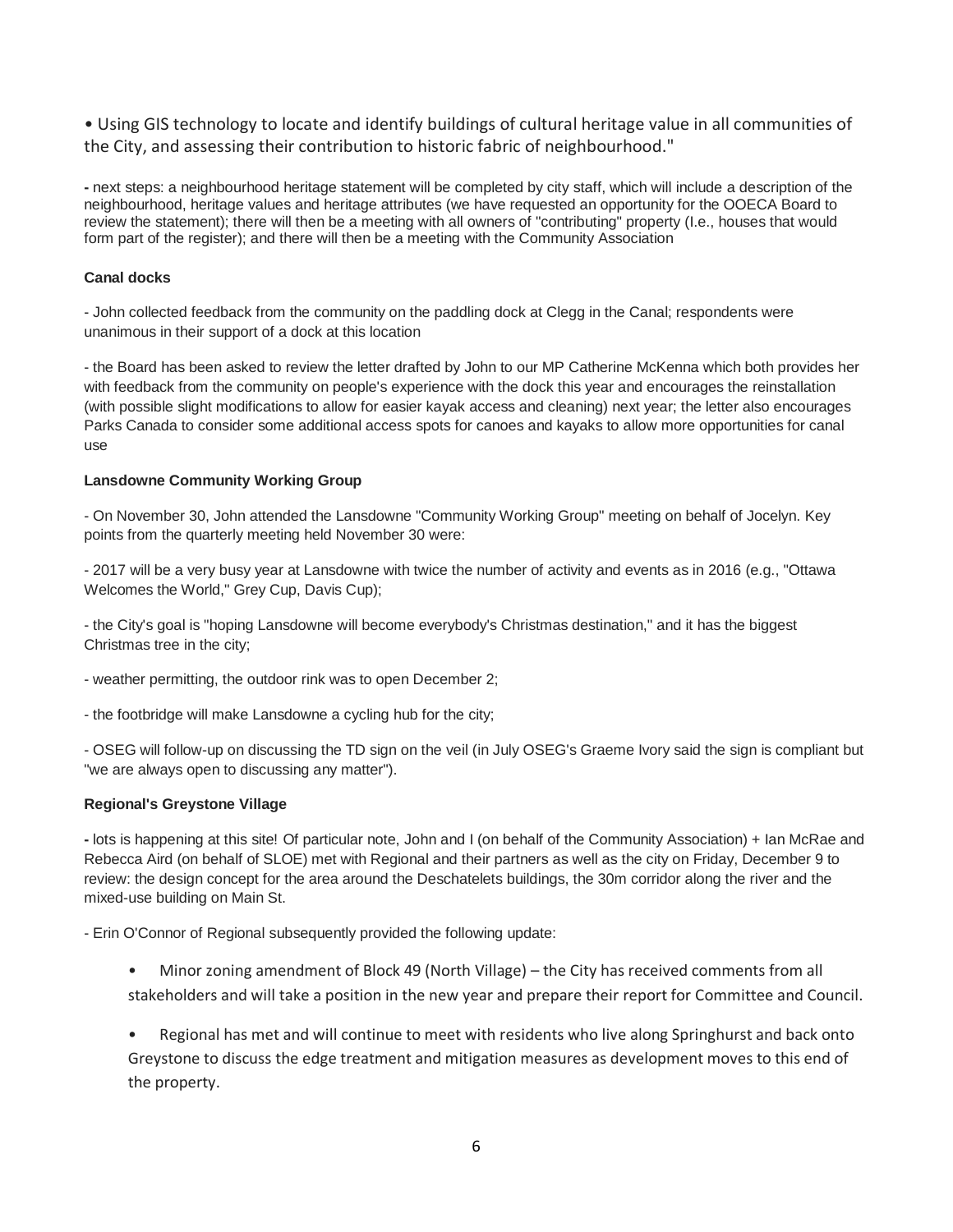• The old laundry building (one and half story white building at the north end) was demolished over the past month. The gym, attached to the south end of the Deschâtelets is also planned for demolition which is anticipated to occur in early January.

• Phase 1 house construction has started with first occupancy planned in Summer 2017

• Soil contamination clean-up will begin in the southeast area, near the Deschâtelets in January and then move to Phase 2 (south of Springhurst) on the north side of the property in February. Phase 2 cleanup is anticipated to take approximately 3 months with road and sewer construction to follow.

• River Corridor – A subcommittee is being formed in the new year and will include a representative from the councillor's office, City Forestry/Parks, SLOE, Regional/Consultants and RVCA Trust to discuss and resolve some of the trust's hurdles in taking ownership of this land.

• Deschâtelets/Community Centre – Regional and its team met with the Councillor, members of the community association, CAG, CCOC/CAHDCO and City Staff to present a concept plan on how to meet the City's requirements for a full size gym and other recreational needs within and around the Deschâtelets. There are some trade-offs to meet these requirements to be considered. We anticipate more news to come in the new year as these are considered by the various groups.

• Regional and its team have begun to advance plans for the mixed-use block off Main Street and adjacent to the Grand Allée. Concept plans were presented to the City, Councillor and the community representatives on Friday. These plans include commercial space on the ground floor with five storeys of rental apartments above. Space on the ground floor is reserved for a small grocer and a coffee shop with additional smaller shops flanking Main Street and the Grand Allée. A separate nine storey rental building further back at the corner of Deschâtelets Avenue and Oblate Avenue is also being considered but will require a zoning amendment. More information to come as plans solidify.

# **Domicile's The Corners On Main**

- construction is moving along at the site with the concrete supports for the first floor well advanced

- I also wanted to mention that I received a heads up in early November about a planned social media campaign by Domicile, with an update recently on what has been happening to date

- they are working with a local company (Jack Pine) to draw attention to our area, including the transformed Main Street

- the first part of their campaign involved going out on Sparks Street and at Lansdowne to ask people to take a stab at pronouncing NOOE (new Old Ottawa East); they also passed out cards with info on The Corners on Main on one side with info on our Community Design Plan on the other

- Their social media (video) campaign will roll out towards the end of January. Domicile's goal is to make the video a light-hearted and funny way of informing the public about our neighbourhood's transformation.

- Anyone with questions or concerns is welcome to contact Ainslie Coghill at Domicile (I have her coordinates) as Domicile would welcome community input

# **R4 Zoning Review**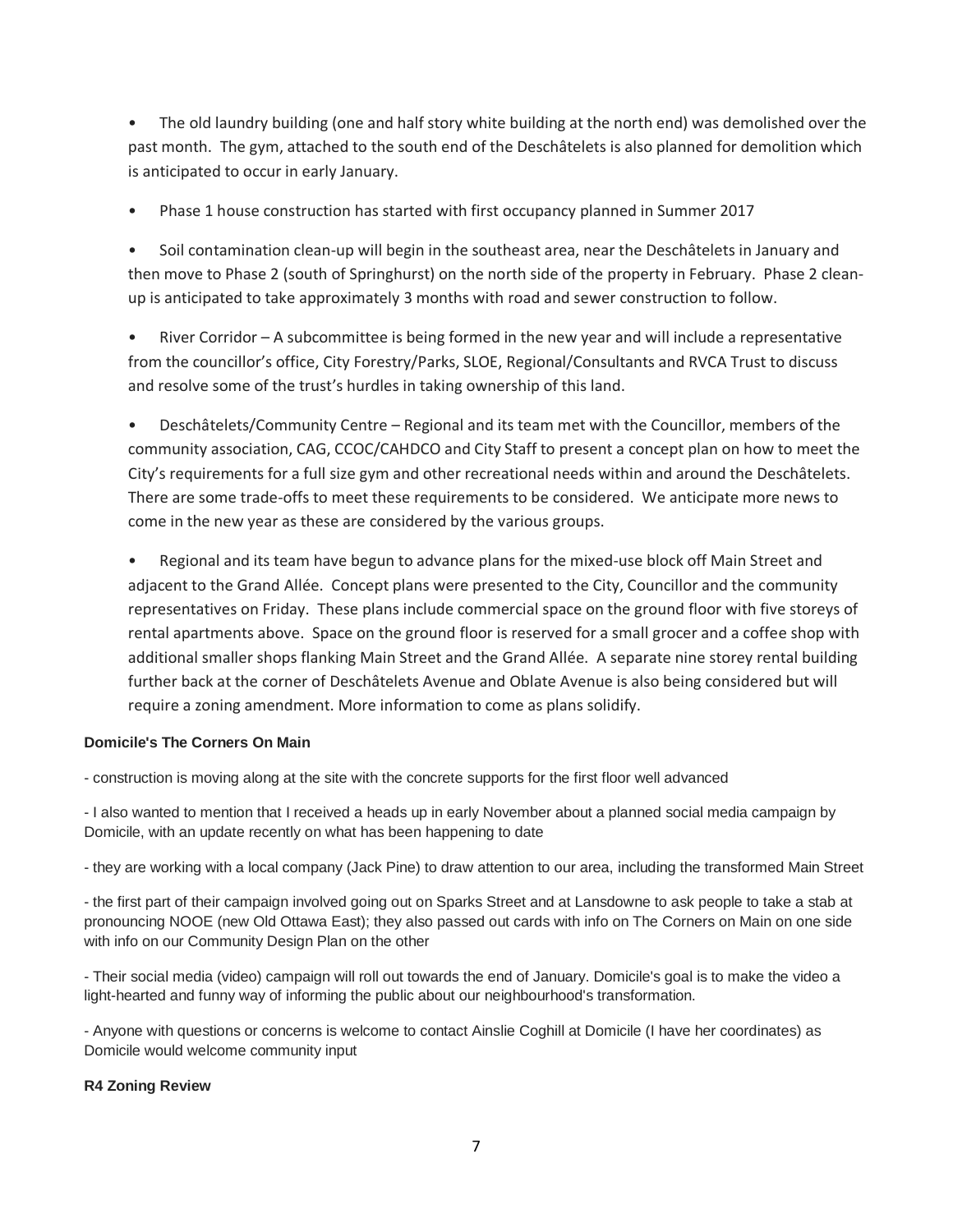- the OOECA planning committee met with Tim Moerman (the City planner responsible for this file) during our last planning meeting on November 22; some of the key concerns that were raised by the committee were: the need for better provision for garbage storage, the issue of excessive noise to neighbours as a result of air conditioning units, a continuing concern that city planners are not objecting to overbuilding on lots

- I received the following message from Tim recently:

"This is just a quick note to remind you that we would like your feedback on the *R4 Zoning Review Discussion*  Paper by December 16<sup>th</sup>. The Discussion Paper can be found on the project website: Ottawa.ca/R4Zoning.

We have also updated the website with some of the responses we have received on the study to date."

- note that I checked with the City to see if they would consider holding a special meeting within our community; I received the following response from Tim:

"I don't really have any openings for more meetings this December; ... At this stage the best thing would be for people to send me some written comments. If anyone in the community is interested in discussing further, they can definitely give me a call or send me an email; I'll be happy to talk to them one-on-one."

## **Urban Beat Coffee & Teahouse grand opening**

- although not in our neighbourhood, I wanted to alert OOE residents of the opening of a new spot to buy wonderful coffee, tea & treats if you are in the area of the main Sandy Hill Community Health Centre (221 Nelson)

- I attended the official opening ceremony on November 25 and it struck me as a lovely way to make use of a big corner in their building

## **Ward levies**

- the use of special levies for ward projects has come up in the context of the have wards vs the have not wards. I sent a link to Board members & the Councillor's office of an Ottawa Sun article on Oct 21. In response I received the following info from Ian G in the Councillor's office: (on Oct 27)

"David's position on this issue is that he intends to consider a local improvement charge (levy) as just one of many funding options for an OOE community centre. For example, in combination with all sorts of other avenues first: Development Charges, Cash in Lieu of Parkland, budgeted money (he's been lobbying for a budget line on this since about 2013, but with no confirmed project none has been budgeted for 2017) and the sale of the Old Town Hall (although those funds move to a central pot and then credited back to appropriate projects, like a community centre)."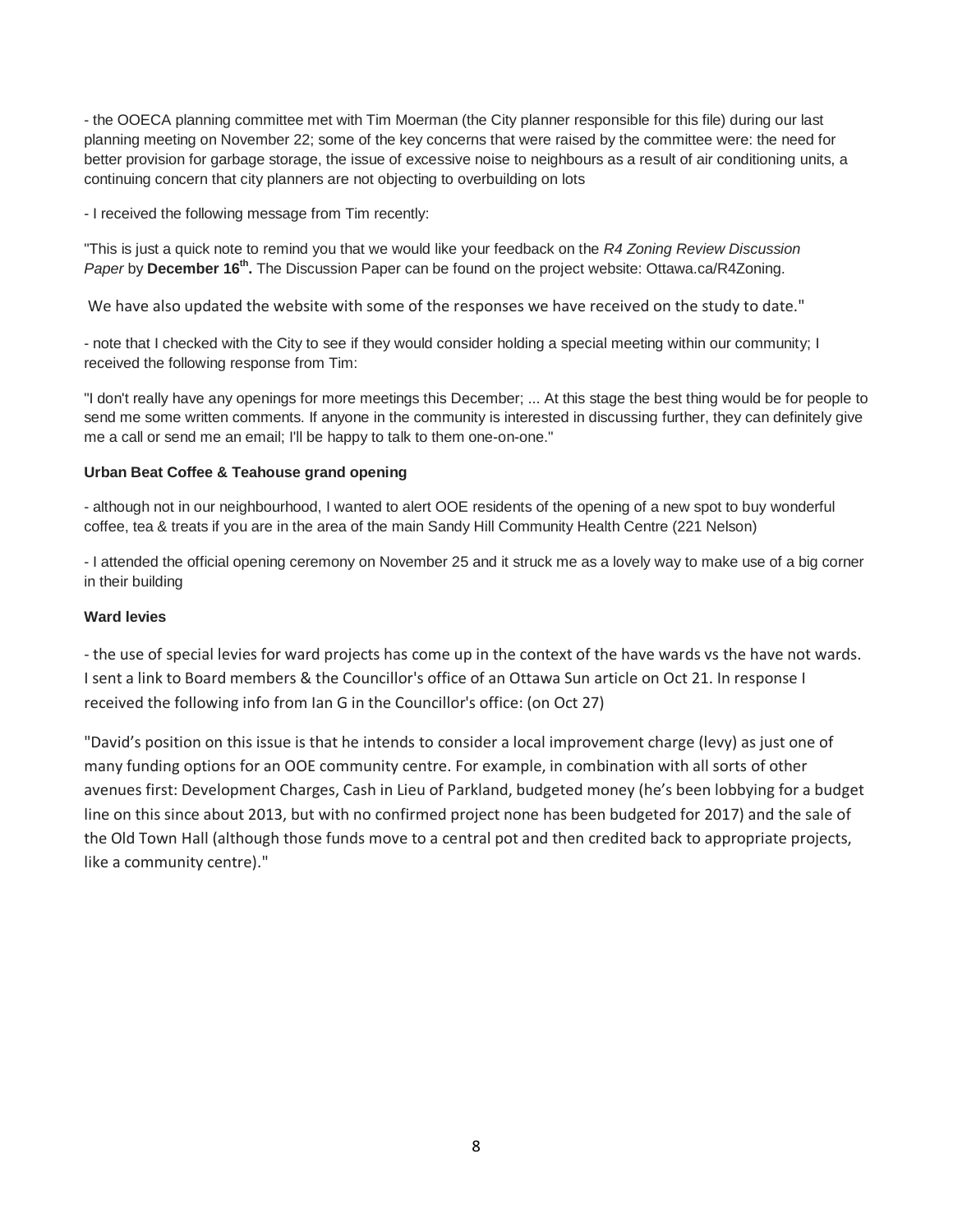Appendix 2: SLOE Report, John Dance

# **SLOE Report to OOECA**

## **December 13, 2016**

- The two key SLOE activities of the last month have been participation in the review of Regional's proposals for the 30m shoreline "open space" along the river and the review of the city's draft Urban Forest Management Plan.
- Key commitments relevant to the shoreline from the "low impact development" (LID stormwater management) work on the 30m are, as noted by Rebecca Aird:
	- Reforestation/naturalization –Still proposed within the 30m setback.
	- Filter Strips 30m setback is still proposed to be vegetated with long native grasses.
	- Best practice methods to plant larger trees, regardless of existing soil conditions and by providing greater continuous soil depth to improve their long term health – proposed throughout the entire development.
	- Riverstone plunge pools will be placed at the outfalls to further aid in energy dissipation.
- Other features sought include: a soft walking path through the 30m strip, naturalization, riparian habitat, and limited but good viewing points and access for paddling and "feeling" the water.
- The question of the City pursuing ownership of the 30m strip remains outstanding (not a subject for the Friday meeting).
- In terms of the urban forest management, SLOE seeks the OOECA Board's endorsement of the "Urban Core Community Associations'" input to the Phase 2 Consultations on the draft plan the City had prepared. This report (OECA\_SLOE\_Forest\_16342.pdf) was provided to Board members a week ago. Responses from board members were positive.
- This input has been discussed with Councillor Chernushenko.
- Considerable credit is due to the Glebe's Angela Keller-Herzog who has led the "urban core" group.
- SLOE continues to seek a new chair to replace Rebecca Aird and also needs a new OOECA Board rep (John Dance is temporarily representing SLOE at Board meetings).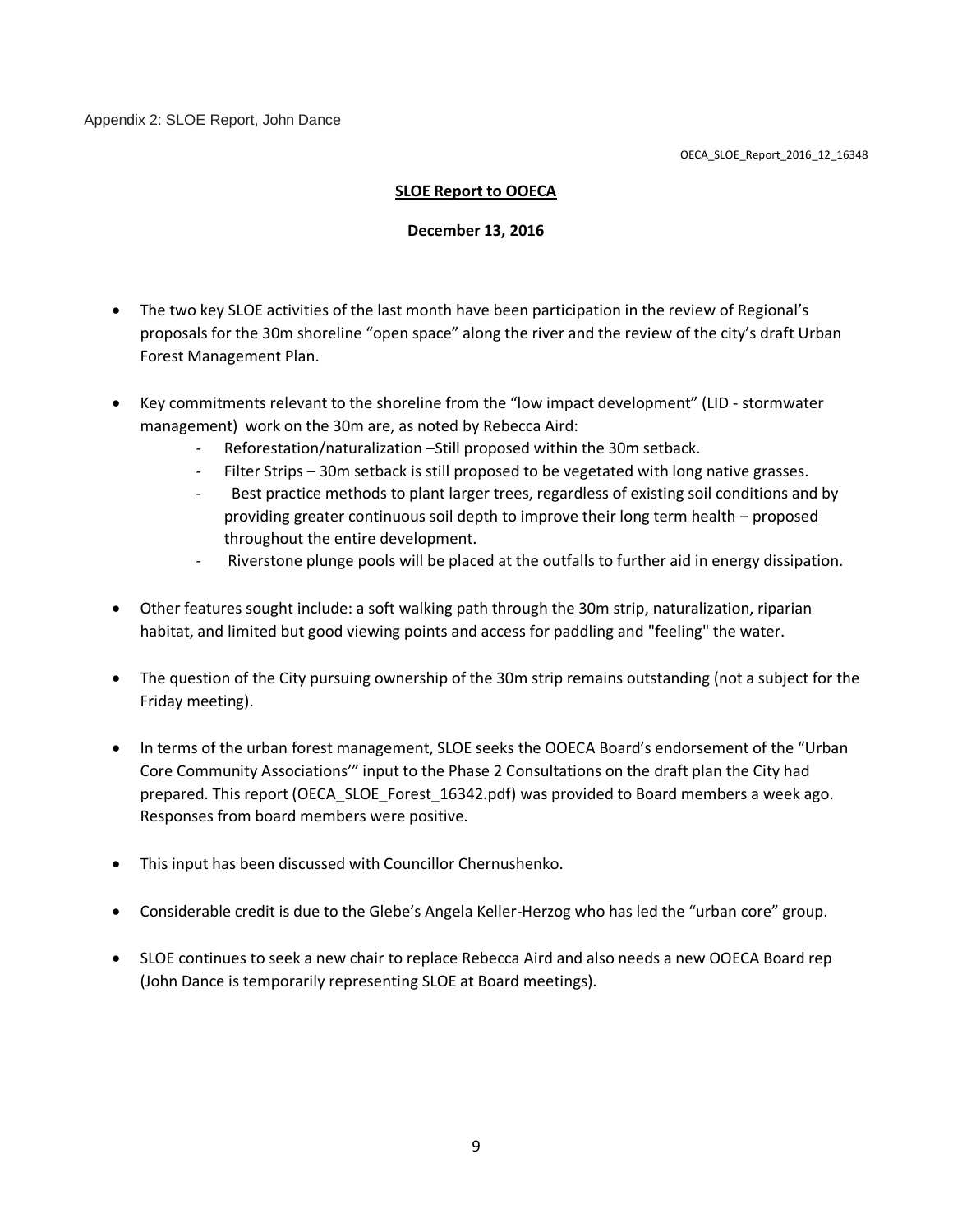#### Appendix 3: Transportation Report, Ed Janes

1) There is community concern regarding left turn signals south of Clegg and north of Riverdale. Currently, a wait and see approach will be used to determine if the signals encourage traffic to enter the neighbourhood instead of funnelling down Main or Clegg.

2) the Landsdowne transportation committee has one remaining meeting (to be held in February). Major issues have been resolved and any remaining concerns will be handled via steady state processes.

3) Elgin/Hawthorne redesign will be handled as part of the Chair's report since Phyllis was in attendance at the last meeting. There is concern with the lack of desire by the City to include bike lanes along Hawthorne.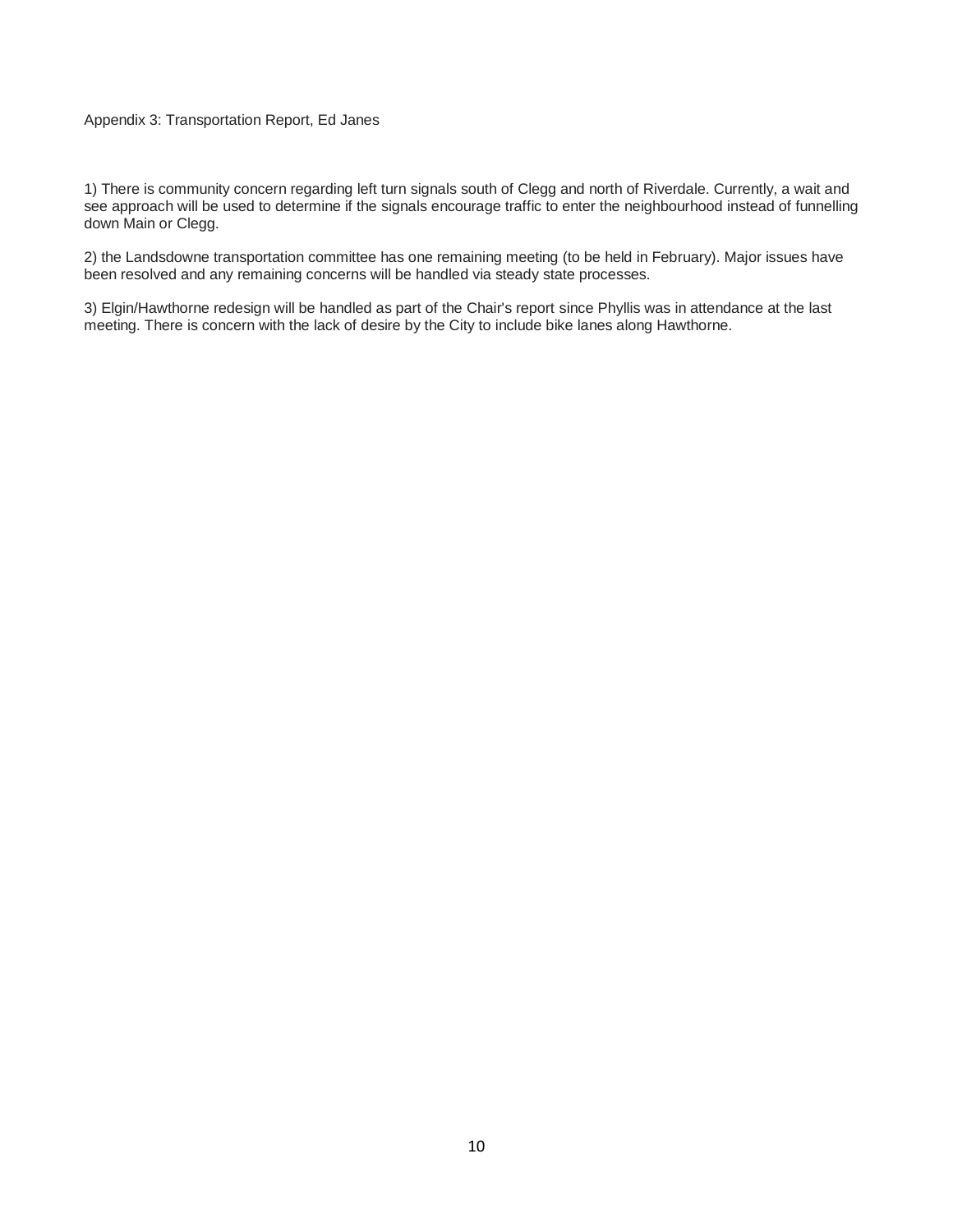# Federation of Citizens' Associations of Ottawa

Report to:

# OOECA General Meeting

# December 13, 2016

The December meeting of the FCA was held on December 8, 2016 at the Overbrook Community Centre. Approximately 40 representatives were present including Eddie Gillis from the OOECA.

# COMMUNITY SAFETY

As is often the case, the meeting was designed to focus on an area of particular interest to community associations. This month, the focus was on community safety. A panel was convened to address various aspects of the issue, including the following subject matter experts:

Nancy Worsford, Executive Director, Crime Prevention Ottawa Thierry Harris, FCA Communications Jan Grabowiecki FCA Crime Statistics project team Deputy Chief Jill Skinner, Ottawa Police Services A/Superintendent Mark Ford, Ottawa Police Services

Thierry Harris provided preliminary results on a survey on crime in our communities which can be found [here.](http://fca-fac.ca/wp-content/uploads/2016/12/161208ps.pdf) In brief, more that 60% of respondents feel that crime in the city has worsened over the last year and almost 50% feel less safe than they did a year ago. While a third of respondents feel that their concerns about crime are being heard, more than one-quarter indicate they do not have time or do not know how to raise concerns. Almost 40% of respondents do not know what their communities are doing about crime, while about 45% feel that talking to our neighbours about the issue is the most important thing they can do.

Mr. Harris noted that while the survey is not comprehensive enough to be statistically valid, the goal of the survey is to assist community associations in their interactions with police by sharing information so as to be more effective in promoting safety.

Jan Grabowiecki, along with some associates from the Lowertown Community Association spoke on the work they have been doing in conjunction with the FCA crime statistics project. The group has been pursuing open crime data in an effort to have detailed information on crime at the neighbourhood level. Until now, crime data in the city has been provided at a much higher level, making it difficult for communities to use such data to increase safety at the neighbourhood level.

Detailed neighbourhood crime data will be released in January by the [Ottawa Neighbourhood Study.](http://neighbourhoodstudy.ca/)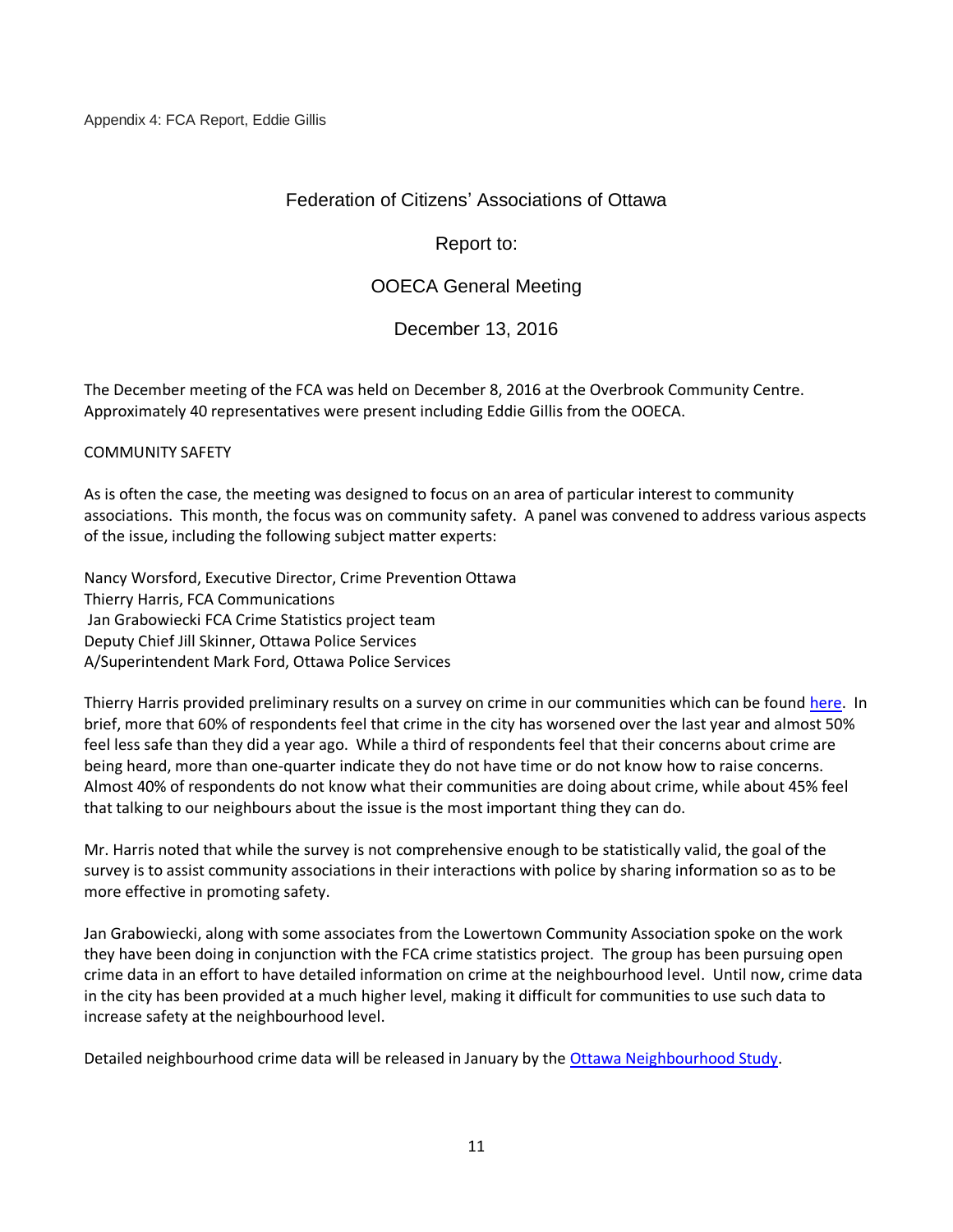Jill Skinner, the Deputy Chief of the Ottawa Police Service, made a presentation on the efforts being made by the Ottawa Police Service to streamline its operations while balancing the needs of the community with the reactive role that all police forces must play. Deputy Chief Skinner noted that the priority issues for the police service continue to be guns and gangs, violence against women and traffic safety. These issues are also at the top of the list of concerns expressed by communities. She also noted that human trafficking and cyber crime/identity theft are on the rise in Ottawa and a growing area of concern for the police. A new Police Service Initiative, in addition to breaking down organizational silos within the police force structure, will be tracking pro-active crime prevention measures in communities across the city.

Following the panel presentations, community association members joined group discussions to address questions of what communities have been doing to address crime in neighbourhoods and how communities can collaborate to prevent crime. Many reported automobile break-ins, noting that these are often crimes of opportunity, occurring when vehicles are left unlocked overnight. Drug addiction and boredom were identified as some of the underlying causes of these crimes.

FCA members felt that in some cases, police response to non-urgent issues can be lacking. It was noted that regular check-ins between police and community associations could be useful in addressing this problem.

It was emphasized that social cohesion, community engagement, the promotion of community events, and walkable, pedestrian-centric neighbourhoods are a far greater crime deterrent that patrol cars on the streets.

Finally, it was noted that the FCA is organizing an informal Policing and Community Safety Network open to any community member willing to share knowledge and experiences.

# OMB REVIEW

A brief discussion was held on the [FCA response to the OMB Review,](FCA%20response%20to%20OMB%20Review.doc) which was prepared by members of the FCA Executive since the last meeting. A majority of the community association representatives present voted to support the formal submission of the response.

The next meeting of the Federation of Citizens' Associations of Ottawa will be held on January 18, 2017 at the Tanglewood Community Centre. As always, community associations are entitled to send two representatives and any other observers that may wish to attend.

Eddie Gillis, OOECA representative to the FCA